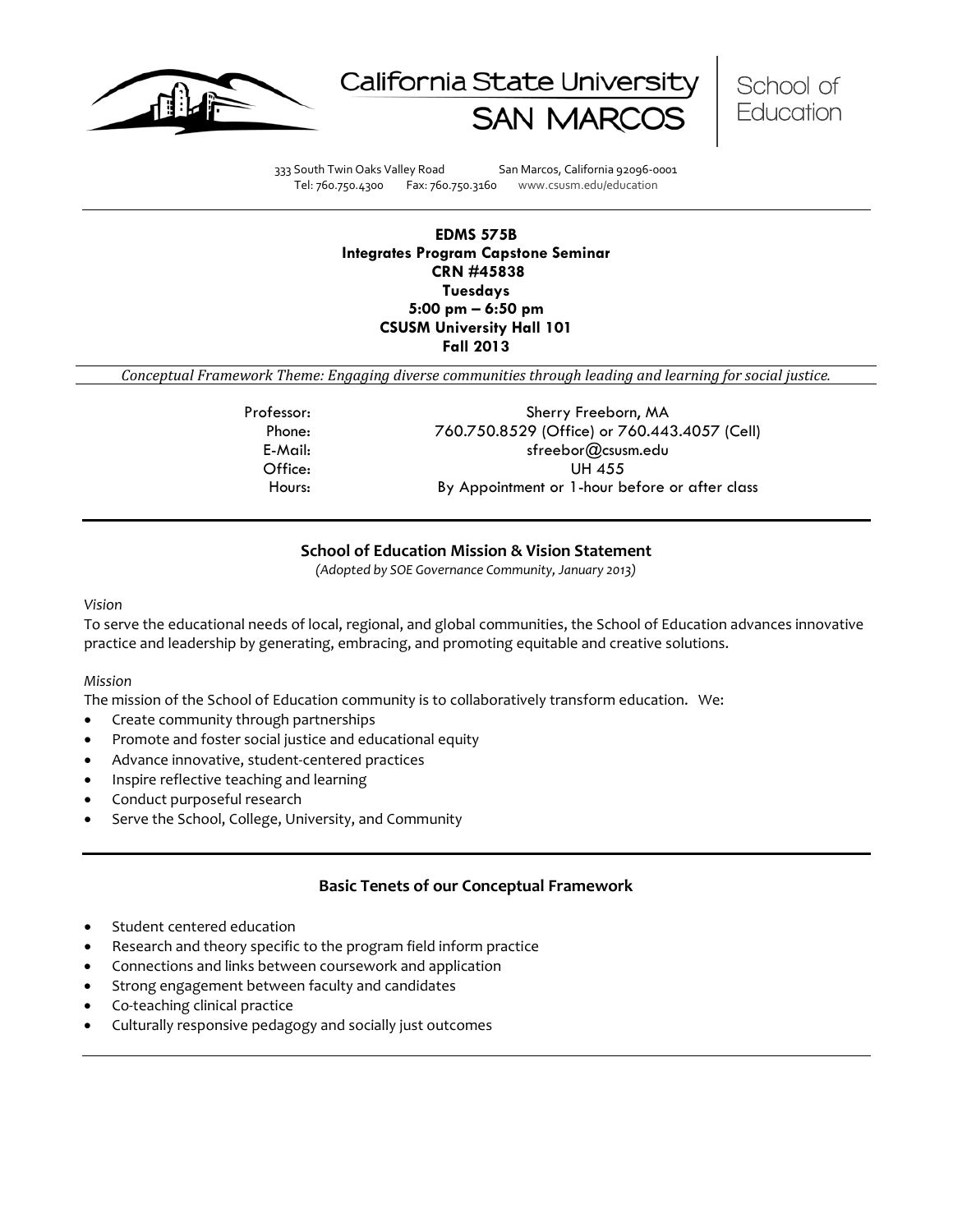# **COURSE DESCRIPTION**

Students demonstrate mastery of the integration of content and pedagogy through performance assessment. Accompanies the required student teaching during the final semester of the integrated Bachelor of Arts and Multiple Subject Credential. *Graded Credit/No Credit. Enrollment restricted to students in the ICP. Enrollment: Successful completion of all program coursework.* 

FREEBORN: This course provides the culminating experience for teacher candidates who are completing the Integrated Credential Program (ICP). Students will prepare and present a program assessment portfolio which documents the competencies required in the Liberal Studies program with the requirements for the teaching credential. They will receive information and seminars on completion of TPA Tasks 3 and 4. They will prepare and complete their TPE artifact notebook for Clinical Practice II.

### **Course Prerequisites:**

The prerequisite for this course is completion of all coursework for both the teaching credential and the Liberal Studies major. Concurrent enrollment in coursework for the bilingual certification and completion of the CLAD certificate is acceptable. A co-requisite for this course is enrollment in Clinical Practice I and II.

### **Course Objectives:**

Teacher performance expectations (TPE) competencies requirements:

- Engaging in reflective discussions linking content mastery experiences with classroom teaching experiences.
- Written evidence and artifacts for all TPE's. The full text for the TPE's can be obtained from the School of Education Web site.
- Prepare a notebook with artifacts for all TPE's to be submitted to Clinical Practice II university supervisor. This may be electronic with the permission of the university supervisor.
- Completion of TPA Tasks 3 and 4 and submitted through Taskstream for scoring by the CSUSM assessors.

### **Required Texts**

Current account on Task Stream.

# **Authorization to Teach English Learners**

This credential program has been specifically designed to prepare teachers for the diversity of languages often encountered in California public school classrooms. The authorization to teach English learners is met through the infusion of content and experiences within the credential program, as well as additional coursework. Students successfully completing this program receive a credential with authorization to teach English learners. *(Approved by CCTC in SB 2042 Program Standards, August 02)*

# **STUDENT LEARNING OUTCOMES**

This course will take place in a virtual environment with some face to face sessions in which attendance is required. The local TPE's will be completed in the time requirement for assessment. There will be face to face sessions as well as multimedia presentations through Cougar Courses for assistance in completing TPA Tasks 3 and 4. Student Services will conduct the finishing seminar for completion of the credential requirements.

#### **California Teacher Performance Assessment (CalTPA)**

Beginning July 1, 2008 all California credential candidates must successfully complete a state-approved system of teacher performance assessment (TPA), to be embedded in the credential program of preparation. At CSUSM this assessment system is called the CalTPA or the TPA for short.

To assist your successful completion of the TPA, a series of informational seminars are offered over the course of the program. TPA related questions and logistical concerns are to be addressed during the seminars. Your attendance to TPA seminars will greatly contribute to your success on the assessment.

Additionally, SoE classes use common pedagogical language, lesson plans (lesson designs), and unit plans (unit designs) in order to support and ensure your success on the TPA and more importantly in your credential program.

The CalTPA Candidate Handbook, TPA seminar schedule, and other TPA support materials can be found on the SoE website:<http://www.csusm.edu/education/CalTPA/ProgramMaterialsTPA.html>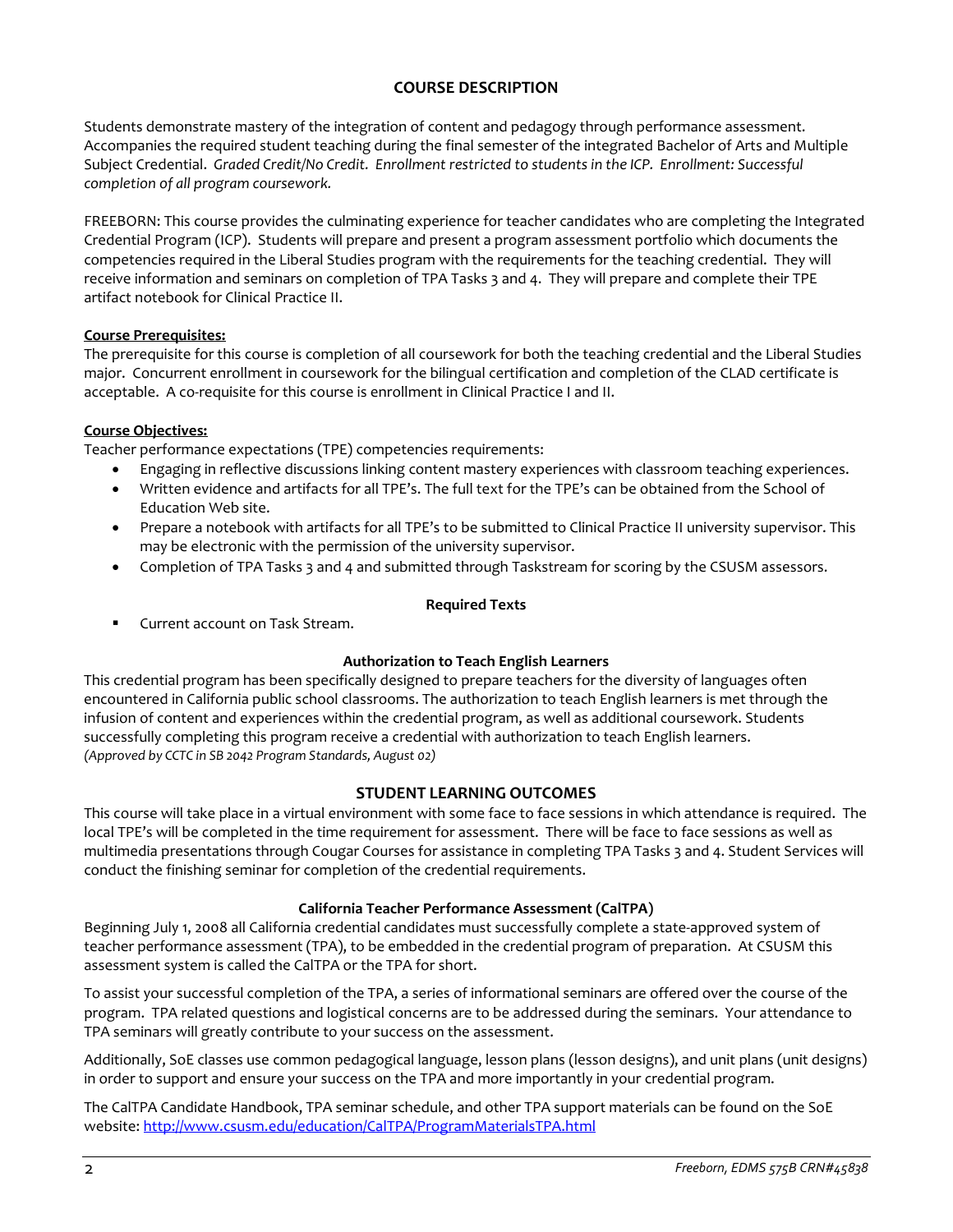#### **Assessment of Professional Dispositions**

Assessing a candidate's dispositions within a professional preparation program is recognition that teaching and working with learners of all ages requires not only specific content knowledge and pedagogical skills, but positive attitudes about multiple dimensions of the profession. The School of Education has identified six dispositions – social justice and equity, collaboration, critical thinking, professional ethics, reflective teaching and learning, and life-long learning—and developed an assessment rubric. For each dispositional element, there are three levels of performance *unacceptable*, *initial target*, and *advanced target*. The description and rubric for the three levels of performance offer measurable behaviors and examples.

The assessment is designed to provide candidates with ongoing feedback for their growth in professional dispositions and includes a self-assessment by the candidate. The dispositions and rubric are presented, explained and assessed in one or more designated courses in each program as well as in clinical practice. Based upon assessment feedback candidates will compose a reflection that becomes part of the candidate's Teaching Performance Expectation portfolio. Candidates are expected to meet the level of *initial target* during the program.

#### **School of Education Attendance Policy**

Due to the dynamic and interactive nature of courses in the School of Education, all students are expected to attend all classes and participate actively. At a minimum, students must attend more than 80% of class time, or s/he may not receive a passing grade for the course at the discretion of the instructor. Individual instructors may adopt more stringent attendance requirements. **You will be required to attend 4 class mandatory meetings.** Should the student have extenuating circumstances, s/he should contact the instructor as soon as possible. *(Adopted by the COE Governance Community, December, 1997).*

#### **Students with Disabilities Requiring Reasonable Accommodations**

Students with disabilities who require reasonable accommodations must be approved for services by providing appropriate and recent documentation to the Office of Disable Student Services (DSS). This office is located in Craven Hall 4300, and can be contacted by phone at (760) 750-4905, or TTY (760) 750-4909. Students authorized by DSS to receive reasonable accommodations should meet with their instructor during office hours or, in order to ensure confidentiality, in a more private setting.

#### **All University Writing Requirement**

In keeping with the All-University Writing Requirement, all 3 unit courses must have a writing component of at least 2,500 words. This will be met through written reactions and reflections related to assigned readings/assignments.

#### **CSUSM Academic Honesty Policy**

"Students will be expected to adhere to standards of academic honesty and integrity, as outlined in the Student Academic Honesty Policy. All written work and oral presentation assignments must be original work. All ideas/materials that are borrowed from other sources must have appropriate references to the original sources. Any quoted material should give credit to the source and be punctuated with quotation marks.

Students are responsible for honest completion of their work including examinations. There will be no tolerance for infractions. If you believe there has been an infraction by someone in the class, please bring it to the instructor's attention. The instructor reserves the right to discipline any student for academic dishonesty in accordance with the general rules and regulations of the university. Disciplinary action may include the lowering of grades and/or the assignment of a failing grade for an exam, assignment, or the class as a whole."

Incidents of Academic Dishonesty will be reported to the Dean of Students. Sanctions at the University level may include suspension or expulsion from the University.

#### **Plagiarism:**

As an educator, it is expected that each student will do his/her own work, and contribute equally to group projects and processes. Plagiarism or cheating is unacceptable under any circumstances. If you are in doubt about whether your work is paraphrased or plagiarized see the Plagiarism Prevention for Students website http://library.csusm.edu/plagiarism/index.html. If there are questions about academic honesty, please consult the University catalog.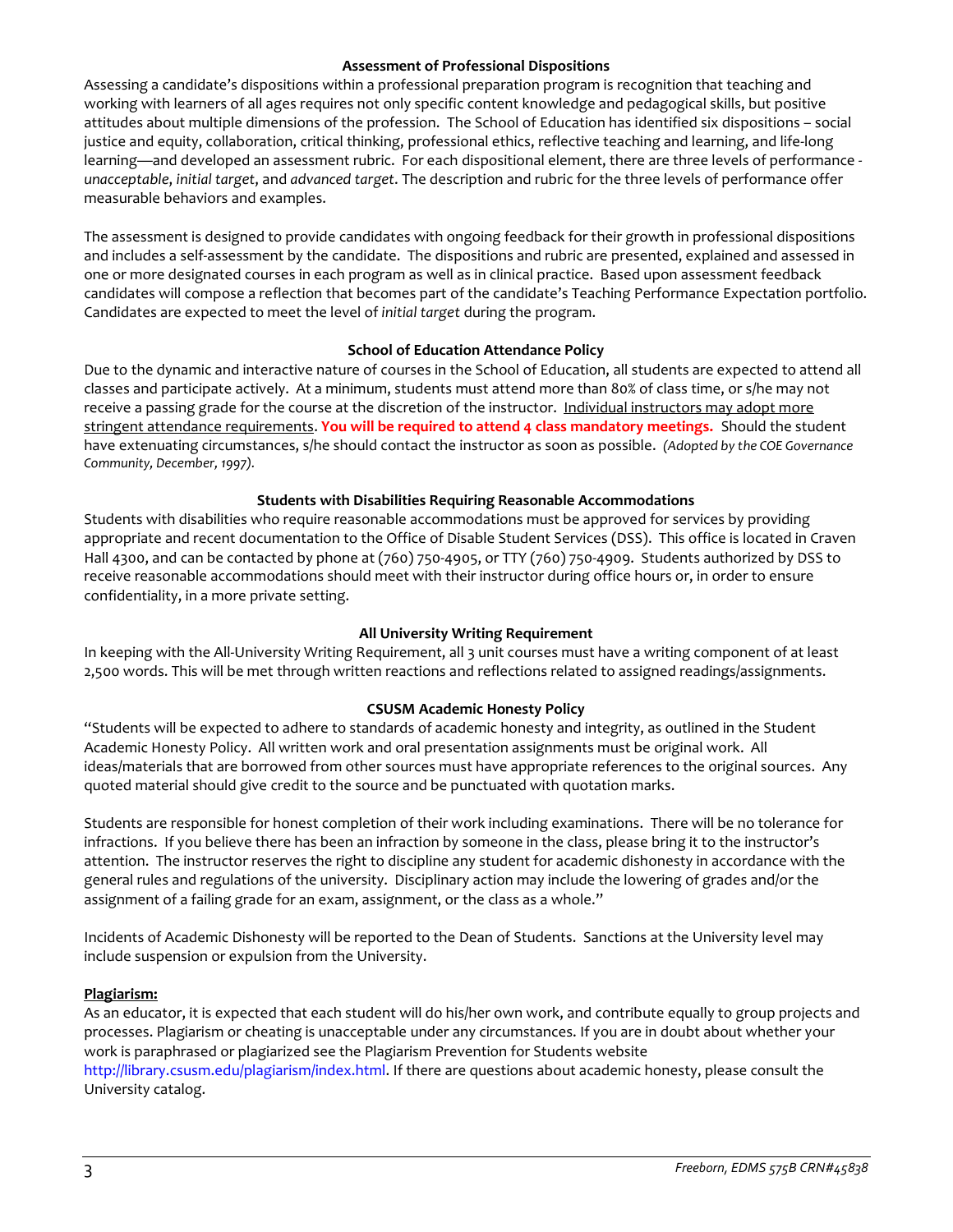### **Use of Technology:**

Students are expected to demonstrate competency in the use of various forms of technology (i.e. word processing, electronic mail, Moodle, use of the Internet, and/or multimedia presentations). Specific requirements for course assignments with regard to technology are at the discretion of the instructor. Keep a digital copy of all assignments for use in your teaching portfolio. All assignments will be submitted online, and some will be submitted in hard copy as well. Details will be given in class.

### **Electronic Communication Protocol:**

Electronic correspondence is a part of your professional interactions. If you need to contact the instructor, e-mail is often the easiest way to do so. It is my intention to respond to all received e- mails in a timely manner. Please be reminded that e-mail and on-line discussions are a very specific form of communication, with their own nuances and etiquette. For instance, electronic messages sent in all upper case (or lower case) letters, major typos, or slang, often communicate more than the sender originally intended. With that said, please be mindful of all e-mail and on- line discussion messages you send to your colleagues, to faculty members in the School of Education, or to persons within the greater educational community. All electronic messages should be crafted with professionalism and care.

Things to consider:

- Would I say in person what this electronic message specifically says?
- How could this message be misconstrued?
- Does this message represent my highest self?
- Am I sending this electronic message to avoid a face-to-face conversation? In addition, if there is ever a concern with an electronic message sent to you, please talk with the author in person in order to correct any confusion.

#### **Course Requirements**

- California Standards for the Teaching Profession (CSTP)
- Teaching Performance Expectations (TPEs)

The purpose of the TPE notebook is to assess how well you meet the TPEs. All artifacts will be collected during your Clinical Practice experience using your knowledge of previous course experiences. You are expected to write an explanation of the TPE so your University Supervisor can determine if you have met each TPE. Your task is to write a cogent reflective statement for each TPE on how the artifacts you have chosen provide evidence that shows you have demonstrated meeting each TPE.

#### **Grading Standards**

- Successful completion of the notebook demonstrating competence in the Teaching Performance Expectations. Notebook to be given to your university supervisor for CPII
- Participation in discussion directly related to TPA Task 3 and 4.